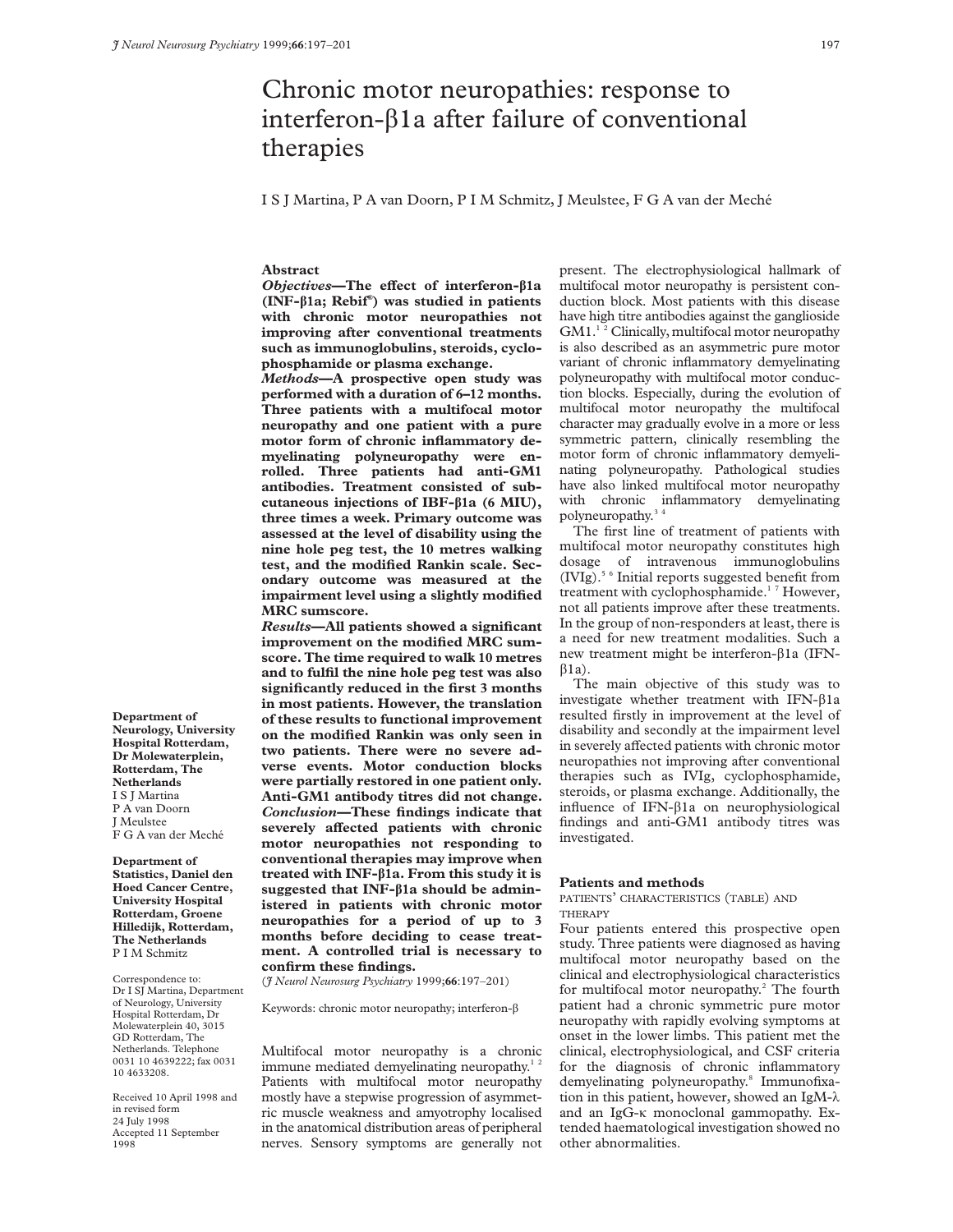*Clinical data before onset of treatment with interferon-â1a (Rebif)*

| Patient        | Agel sex | Diagnosis   | Onset of<br>symptoms | Initially affected<br>motor nerves      | Duration of<br>illness(v) | Previous treatments                                                                                             | $Anti-GM1$<br>antibodies |
|----------------|----------|-------------|----------------------|-----------------------------------------|---------------------------|-----------------------------------------------------------------------------------------------------------------|--------------------------|
|                | 39/M     | <b>MMN</b>  | UL/D/A               | L. Radial/L. Ulnar<br>R Radial          | 9                         | $IVIg1/Cyclophos (2x)2a/Predn3$<br>$Cyclophos2b + Predn3/$<br>$IVIg1+Mpredn4$                                   | $\ddot{}$<br>(1:12800)   |
| $\overline{2}$ | 60/F     | <b>MMN</b>  | <b>UL/D/A</b>        | R Median/L<br>Ulnar                     | 8                         | IVIg $(3x)^1$                                                                                                   |                          |
| 3              | 53/F     | MMN         | <b>UL/D/A</b>        | L Ulnar                                 |                           | IVIg $(2x)^{1}/IVIg^{1}+M$ predn <sup>4</sup>                                                                   | $\ddot{}$<br>(1:200)     |
| $\overline{4}$ | 54/M     | <b>CIDP</b> | LLD > P/S            | L+R Posterior<br>tibial and<br>peroneal | 9                         | IVIg $(2x)^{1}/IVIg^{1}+Mpredn^{4}/$<br>Predn <sup>3</sup> /PE <sup>5</sup><br>$Cyclophos2a+Predn3/Cyclophos2c$ | $\ddot{}$<br>(1:12800)   |

MMN=multifocal motor neuropathy; CIDP=chronic inflammatory demyelinating polyneuropathy; UL=upper limb; LL=lower limb; D=distal; P=proximal; A=asymmetric; S=symmetric; L=left; R=right; IVIg=intravenous immunoglobulins; Cyclophos=cyclophosphamide; MPredn=methylprednisolone; PE=plasma exchange; <sup>1</sup>=0.4 g/kg body weight/day for 5 days; <sup>2a</sup>=0.5 g/day intravenously for 14 days;  $^{2b}=0.15$  g/day orally for half a year;  $^{2c}=$ monthly 0.5 g/day orally for 4 days for 6 months;  $^{3}=60-80$ mg/day orally for 6 weeks, thereafter tapering to zero in 6 months;  $4=0.5g$  /day for 5 days;  $5=2$  exchange sessions (each 2.5 litres plasma)/week for 5 consecutive weeks.

Two patients with multifocal motor neuropathy and the patient with chronic inflammatory demyelinating polyneuropathy had IgM anti-GM1 antibodies. Anti-MAG (myelin associated glycoprotein) antibodies were absent in the patient with chronic inflammatory demyelinating polyneuropathy**.** The duration of the symptoms ranged from 7 to 9 years before the start of INF- $\beta$ 1a treatment. All patients developed marked amyotrophy and their ambulation also decreased gradually during the disease period. At entry to this study, one patient was almost always wheelchair dependent and two patients needed a walking stick and ankle orthesis at both sites to cover short distances and a wheelchair for longer distances. Patient 3 did not experience much problem when walking very short distances, but she noticed that her legs gave way after walking for 5–10 minutes. Her walking endurance was also deteriorating and she could walk outdoors for only 15 minutes. The patients received different types of therapy during the course of their illness, but despite these treatments none showed clinical improvement. The study was approved by the medical ethics committee of our hospital and took place between February 1996 and September 1997. All patients gave informed consent. No immunosuppressive drugs were given within the 3 months before the study.

IFN-â1a (Rebif® ; Serono Benelux) was self administered at a dosage of 6 million IU three times a week for 6 months and then, if clinical improvement was found (defined as at least one point improvement on the modified Rankin scale) the treatment was continued for an additional period of 6 months. To minimise the chance of adverse events a lower dose of 1.2 MIU Rebif was administered during the first week and 3.0 MIU during the second week. Thereafter the full dosage was given. Acetaminophen (500–1000 mg/day) was administered prophylactically during the first 6 weeks of treatment to ameliorate known constitutional symptoms of IFN- $\beta$ 1a.

#### CLINICAL ASSESSMENT

Primary outcome was assessed at the disability level using the nine hole peg test, the 10 metres walking test, and the modified Rankin scale. $9-11$ All patients received training in fulfilling the nine hole peg test before the start of the study to exclude any training effect. Secondary outcome was measured at the impairment level using the MRC sumscore, which was slightly modified.<sup>12</sup> The following muscle pairs were examined**:** upper arm abductors, elbow flexors, wrist extensors, interosseus muscles, hip flexors, knee extensors, foot plantar flexors, and foot dorsal flexors (score range 0–80). All tests were assessed under predefined standard conditions**.** The scales were applied at entry and once a week in weeks 2, 4, 6, 8, 10, 12, 16, 21, and 26 in all patients, 3 months after stopping IFN- $\beta$ 1a in two patients and in weeks 32,42, and 52 in the other two patients. Two investigators (ISJM/PAvD) did the follow up assessments, each examining two patients**.** All measurements were compared with the baseline findings for each patient. Adverse events were recorded.

## ADDITIONAL INVESTIGATIONS

Routine physical examination and laboratory studies, including enzyme linked immunosorbent assay (ELISA) tests for antibodies against the ganglioside  $GM1^{13}$  were performed within 2 weeks before the start of the study and subsequently five times during the treatment period. Electromyography was performed under standard conditions using supramaximal stimulation by the same examiner (JM) within 2 weeks before day 1, and consecutively 3–5 times during therapy time. Nerve conduction velocities and compound muscle action potentials (CMAPs) were examined in eight motor nerves (four of the upper and four of the lower limbs). The examination always included the affected nerve(s) resulting in impairment.

#### STATISTICAL ANALYSIS

Conventional linear and linear spline (piecewise method) regression analyses $14$  were used to evaluate the obtained serial data for the nine hole peg test and the 10 metres walking test. The knots of the linear spline functions were taken at week 12 of treatment, based on the clinical picture found. All analyses were performed using Stata 5.0 for Windows 95 (Stata Statistical Software: Release 5.0. 702 University Drive East, College station, TX: Stata Corporation 1997). A p value  $\leq 0.05$  was considered to be significant.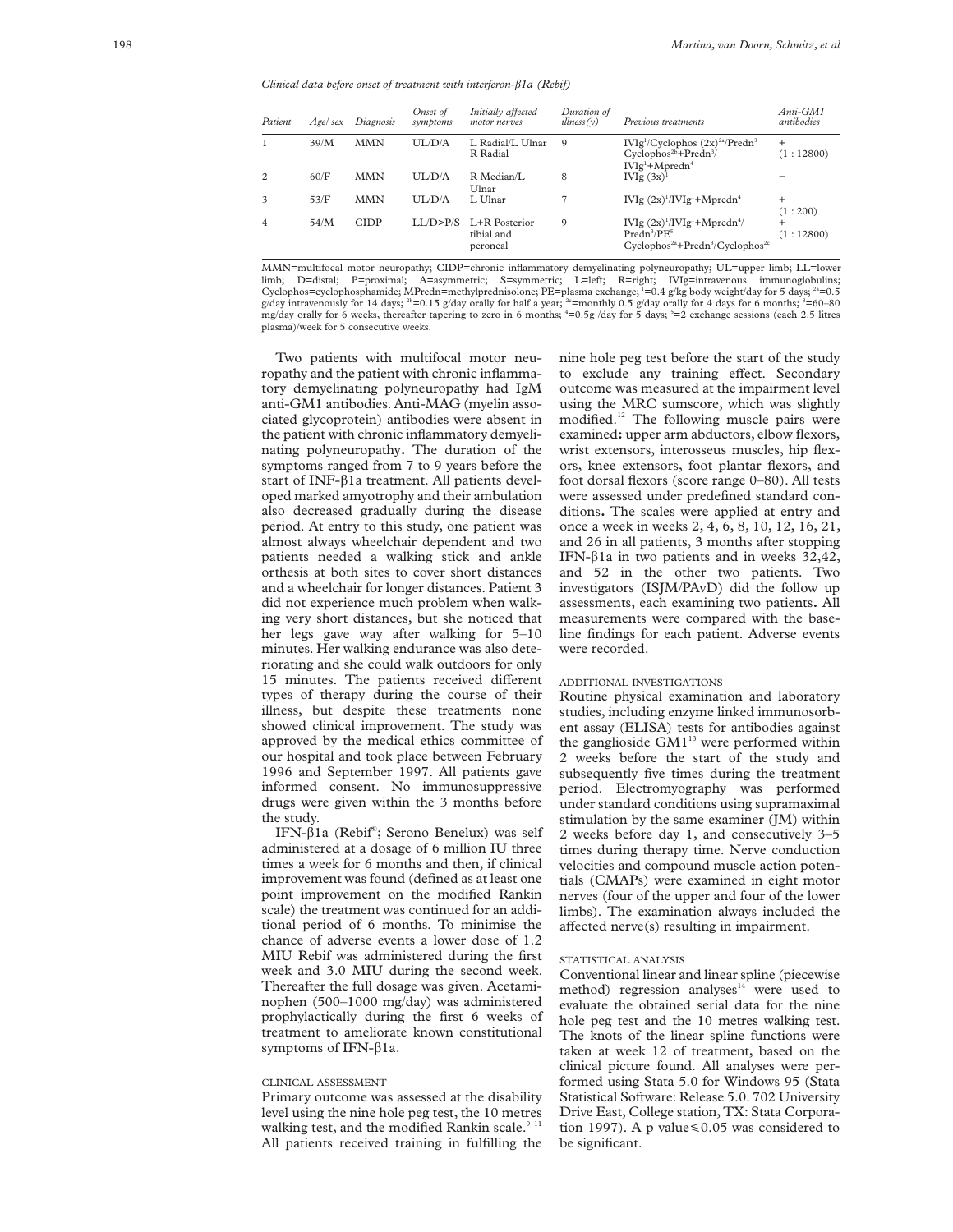

*Figure 1* Nine hole peg test; the most affected hand of each patient. The analysis was performed using linear spline *regression methods with the knots of the linear spline functions taken at 12 weeks.*

#### **Results**

After 2–4 weeks of treatment the patients reported some improvement in walking and their daily manual skills. A maximum improvement was reached around 3 months of therapy, followed by stabilisation or only minimal clinical improvement. None of the patients experienced deterioration during treatment.

Manual skills such as washing and brushing hair, dressing the upper part of the body, doing up and undoing buttons and zips, and opening a jar or a bottle were more easily accomplished. The time needed to fulfil the nine hole peg test by the most affected hand of each patient was significantly reduced in all patients during the first 12 weeks of treatment (fig 1). Improvement was also seen in the less affected hands in the first 12 weeks, but this was significant only in patient 3 (p=0.003).

Improvement in ambulation consisted of an easier walking pattern in all patients. All patients claimed to need less assistance from another person and used their aid(s) less then they were used to. An ability to walk for a longer time was also experienced by two patients. The time required to walk 10 metres was significantly reduced in three patients in the first 3 months (fig 2). Although improvement in ambulation in patient 3 was not significant, her endurance improved considerably within the first 3 months of treatment as she could walk for more than 2 hours in the woods. The Rankin score also changed notably in this patient, from 3 to 1 around 3 months of therapy. Although the other three patients

showed improvement at the level of impairment and disability, the Rankin score only improved in patient 2 (from 4 to 3). The Rankin score of the other two patients remained 3. Based on these results we decided to discontinue IFN- $\beta$ 1a in patients 1 and 4 with unchanged Rankin score after 6 months. Patient 4 remained stable at all levels of measuring outcome during the next 3 months. Patient 1 experienced slight deterioration in strength, dexterity, and mobility, but his Rankin score remained unchanged. The IFN- $\beta$ 1a treatment was continued for another 6 months in two patients (1and 4).

Conventional linear regression analysis showed significant improvement in muscle strength in all patients during the course of treatment ( $p \le 0.001$  for patients 1–3;  $p=0.04$ for patient 4). The MRC sumscore increased from 40 to 53, 53 to 60, 69 to 73, and 49 to 57 respectively in patients 1 to 4.

All patients had motor conduction blocks (MCBs), outside the usual nerve compression sites in various nerves, ranging from 35%-94%. Only the patient with chronic inflammatory demyelinating polyneuropathy had a marked partial decrease in motor conduction block, in the right ulnar (82%→37%), left ulnar  $(70\% \rightarrow 24\%)$ , and left median nerves (94%→53%). Motor nerve conduction velocities did not improve. Anti-GM1 antibody titres did not change. The recorded side effects of IFN- $\beta$ 1a were flu-like symptoms, fever, sweating, and erythema at the injection sites. These disappeared gradually within 2 months. The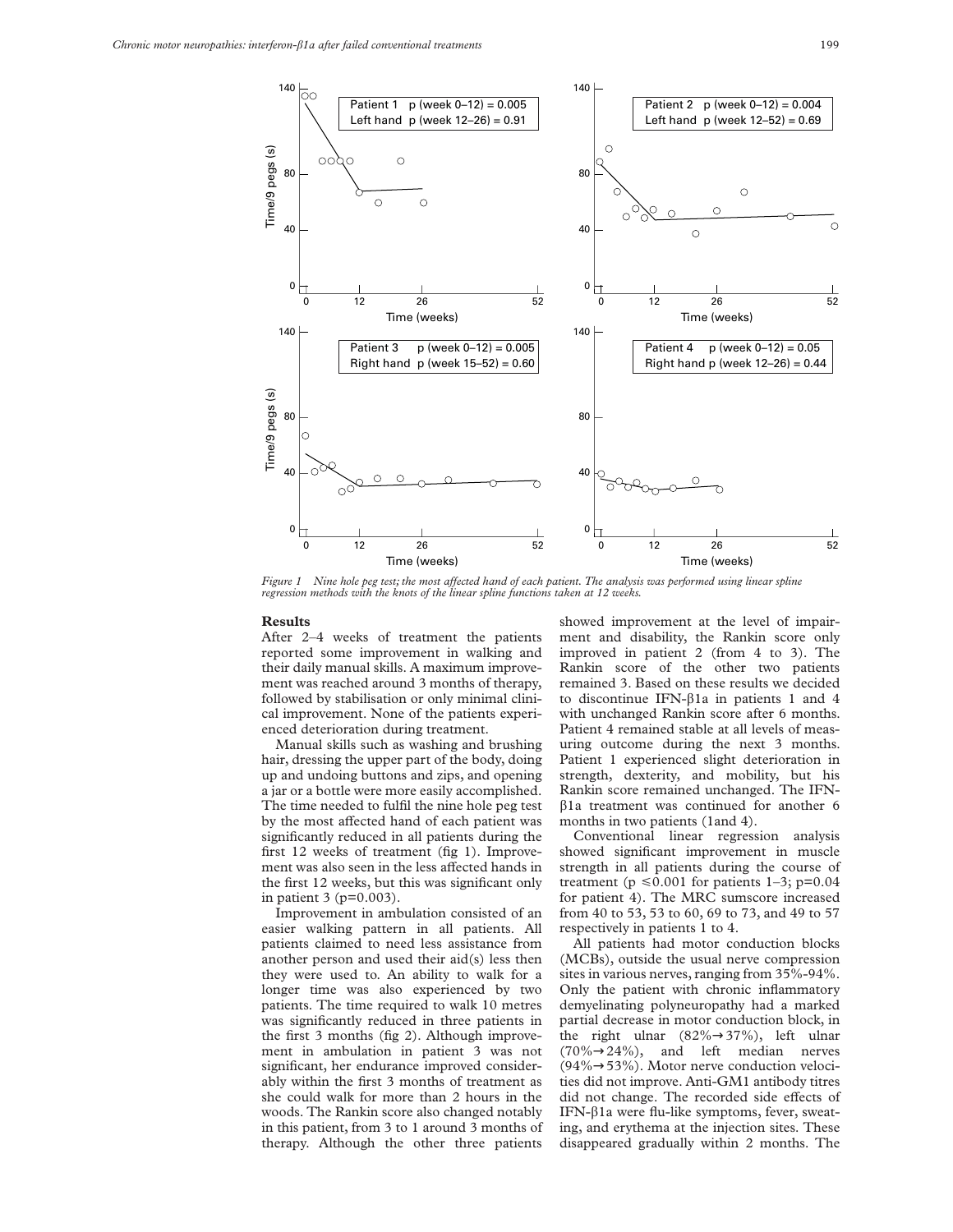

*Figure 2 10 metre walking test; analysis performed using linear spline regression methods with the knots of the linear spline functions taken at 12 weeks.*

drug was well tolerated. Physical examination and routine blood and urine analysis remained normal.

#### **Discussion**

In this open prospective study, treatment with IFN- $\beta$ 1a induced clinical improvement in the first 3 months of therapy in all 4 patients with severe chronic motor neuropathies not improving after conventional therapies. All patients remained stable during the follow up treatment period. However, improvement on the modified Rankin scale was only found in two patients. A possible explanation for this is that the grading definitions of the modified Rankin scale are very broad classifications of disability and therefore not sensitive enough to detect the improvement found on the other scales used. A similar finding was noted in a recent publication studying the effect of IVIg in chronic inflammatory demyelinating polyneuropathy.<sup>15</sup> Patient 3 seemed to be less profoundly affected than the other patients. She especially had less severe amyotrophy, which probably explains her better score on the modified Rankin scale. The response to treatment, therefore, seems to be correlated with the degree of being affected and the severity of amyotrophy.

Improvement after IFN- $\beta$ 1a was also recently found by Choudhary *et al* in a patient with an 8 year history of a relapsing and remitting sensory-motor chronic inflammatory demyelinating polyneuropathy not responding to various conventional treatments.<sup>16</sup> This patient received 3 MIU IFN- $\beta$ 1a, three times a week. Improvement began 2 weeks after administration and as in our patients a maximum was reached after 12 weeks. Other reports have also shown a possible therapeutic effect of this group of regulatory cytokines in chronic immune mediated neuropathies.<sup>17-19</sup> The present study provides some support for the effectiveness of IFN- $\beta$ 1a in patients with chronic immune mediated neuropathies, particularly in patients with multifocal motor neuropathy.

A poor correlation between clinical improvement and neurophysiological data, as seen in this study, has also been reported by others.<sup>5 6 20</sup> One of the possible explanations for this discrepancy is fluctuation in temporal dispersion, which may result in alterations of the form of the CMAPs.<sup>20</sup> Another possible cause is that restored conduction blocks located at the most proximal nerve segments may not be detected by neurophysiological studies.

The pathophysiological mechanism of action of IFN- $\beta$  in chronic immune mediated neuropathies in not known. Presently, the knowledge regarding its immunoloigcal effects is mainly derived from studies on multiple sclerosis.<sup>21 22</sup> The IFN- $\beta$  may counteract the effects of IFN- $\gamma$  such as down regulation of major histocompatibility (MHC) class II antigen expression on neuroendothelial cells.<sup>21 22</sup> This may be of importance as upregulation of MHC class II molecules on endoneurial cells has been shown in chronic inflammatory demyelinating polyneuropathy.<sup>23</sup> Other immunomodulating effects of IFN- $\beta$  that may be sig